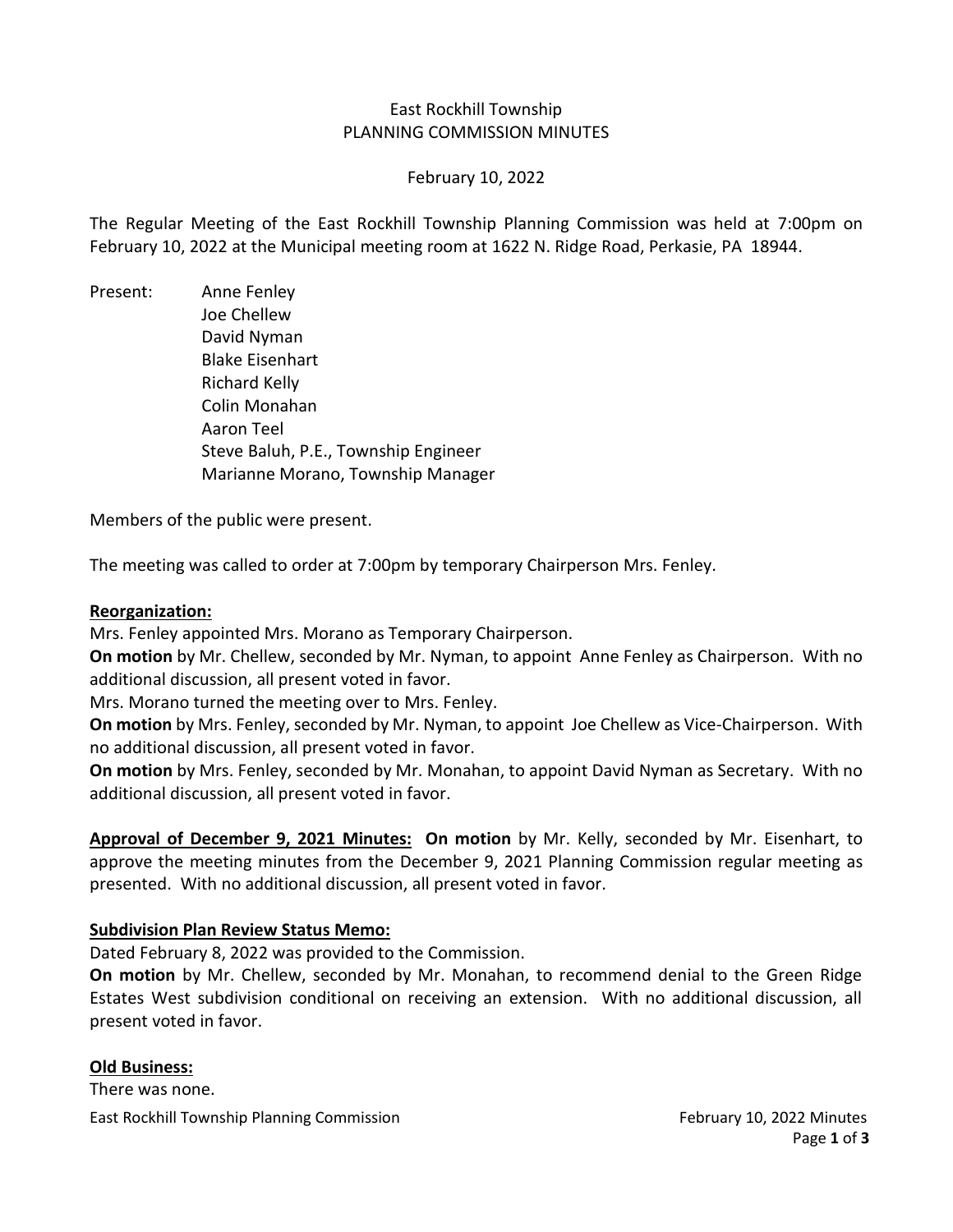# **New Business:**

Resutek Lot Line Adjustment, 1710; 1712; 1720 Route 313: Mr. Tyler Freed, PE of Mease Engineering was present to review comments and/or recommendations relative to Resutek Lot Line Adjustment Subdivision Plan 1710, 1712 & 1720 Route 313 with Bucks County Tax Map Parcels (TMP) 12-9-116, 12-9-117 & 12-9-117-10, plan sheet 1 of 1, dated January 4, 2022, prepared by Mease Engineering, P.C.:

Lot line adjustment subdivision proposes to convey portions of TMP 12-9-116 (Yates) to adjoining TMP 12-9-117-10 (Resutek) and TMP 12-9-117 (Laurita), 1.341 acres and 0.198 acres respectively. TMP 12- 9-116 will be reduced to 2.854 acres (net). The lot line adjustment is intended to provide access to Three Mile Run (waterway) to the receiving properties. All properties contain an existing single-family dwelling and are served by onsite sewage disposal and wells. TMP #12-9-117 & 117-10 are part of the Courtney Subdivision approved in 2017. TMP 12-9-116 is currently vacant and undergoing renovation. No new construction is proposed related to the lot line adjustment. Site is located within the Resource Protection (RP) Zoning District.

- Matthew Resutek, 1710 Route 313, stated he enjoys access to the waterway and wanted to ensure the access would continue as part of his property.
- John Laurita, 1712 Route 313, stated he wanted to ensure access to the waterway continued as part of his property to allow for kayaking and fishing.
	- 1. Correspondence dated January 7, 2022, prepared by Mease Engineering, P.C. requests modifications of Subdivision Ordinance requirements relative to identification of resource protection standards, plan scale, and installation of street improvements (cartway widening, curb, and sidewalk). Township should determine if the requested waivers are satisfactory. (SLDO Section 22-308) **Comment**.
	- 2. Proposed lot line adjustments will result in irregular lot configurations. Waiver request letter should be revised to include Section 22-504.D of the Subdivision Ordinance, for consideration by the Township. **Revised modification letter dated February 3, 2022 has been received.**
	- 3. Ultimate right-of-way of Route 313, along TMP 12-9-116 is offered for dedication to the Township by note on the plan. Pursuant to Section 22-506.2 of the Subdivision Ordinance, area within ultimate rights-of-way should be accepted for dedication as an easement. Ultimate right-of-way along TMP 12-9-117 was previously dedicated in conjunction with the Courtney Subdivision. Legal description for right-of-way, signed and sealed by the responsible surveyor, should be submitted for review. **Will comply.**
	- 4. Proposed property and right-of-way monumentation must be installed prior to plan recordation and be certified in writing by the responsible surveyor. (SLDO Section 22-522) **Will comply.**

East Rockhill Township Planning Commission February 10, 2022 Minutes 5. Deeds of Consolidation should be recorded at the time of plan recordation so that